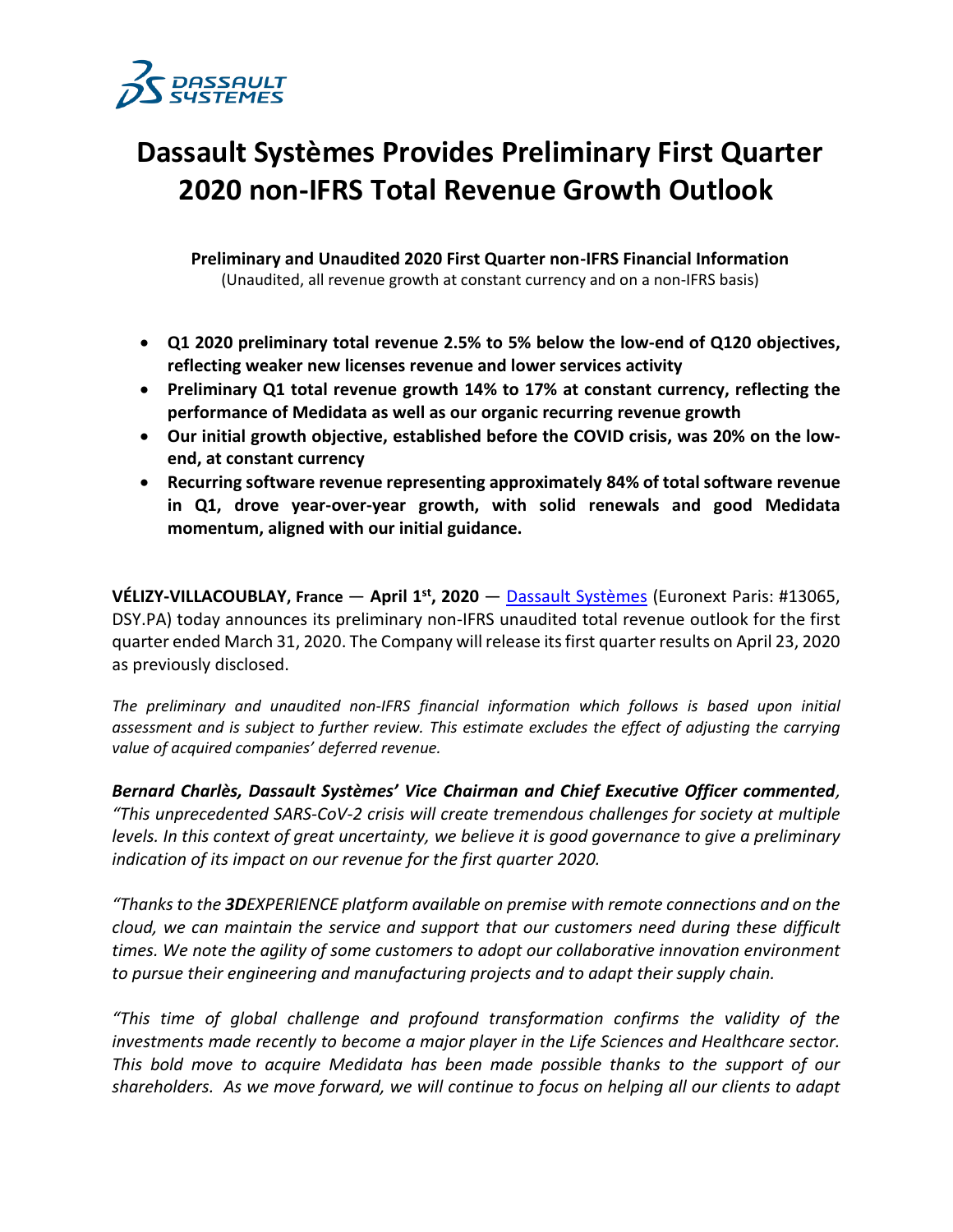*and emerge stronger, in our three strategic sectors, Manufacturing Industries, Life Sciences & Healthcare and Infrastructure & Cities."*

*Pascal Daloz, Chief Operating Officer and CFO, "In the first quarter, we note the strength of our business model, with recurring revenue representing 84% of the software revenue. Thanks to the solidity of recurring revenue and Medidata's dynamic, we delivered double-digits total revenue growth in constant currencies for the quarter.* 

*"In addition, given the current imperatives in all the industries we serve, especially in the Health Sector, we are focusing our efforts in this field and we are working extensively with Medidata to identify enhanced and innovative ways to assist pharmaceutical and medical devices companies in analyzing the impact of the pandemic on the clinical trials and leveraging current and developing technologies to mitigate risk through increased use of virtual capabilities.* 

*"We will publish our financial results on April 23, 2020 and will discuss the full year perspectives."*

# **Information in Constant Currencies**

All information is in constant currencies. The Company's first quarter financial objectives were prepared based upon a US\$1.15 per €1.00 and JPY125.0 to €1.00 exchange rates assumptions.

## **First Quarter Results Timing and Quiet Period**

Dassault Systèmes will release its first quarter 2020 financial results on April 23, 2020, as previously disclosed. Following this preliminary First Quarter 2020 revenue outlook press release, the Company is stepping back into its quiet period.

### **Social media:**

Share this on Twitter:

Connect with Dassault Systèmes on [Twitter](https://twitter.com/Dassault3DS) [Facebook](https://www.facebook.com/DassaultSystemes) [LinkedIn](https://www.linkedin.com/company/dassaultsystemes) [YouTube](https://www.youtube.com/DassaultSystemes)

###

#### **About Dassault Systèmes**

Dassault Systèmes, the **3D**EXPERIENCE Company, is a catalyst for human progress. We provide business and people with collaborative 3D virtual environments to imagine sustainable innovations. By creating virtual experience twins of the real world with our **3D**EXPERIENCE platform and applications, our customers push the boundaries of innovation, learning and production. Dassault Systèmes brings value to more than 270,000 customers of all sizes, in all industries, in more than 140 countries. For more information, visit [www.3ds.com](http://www.3ds.com/)